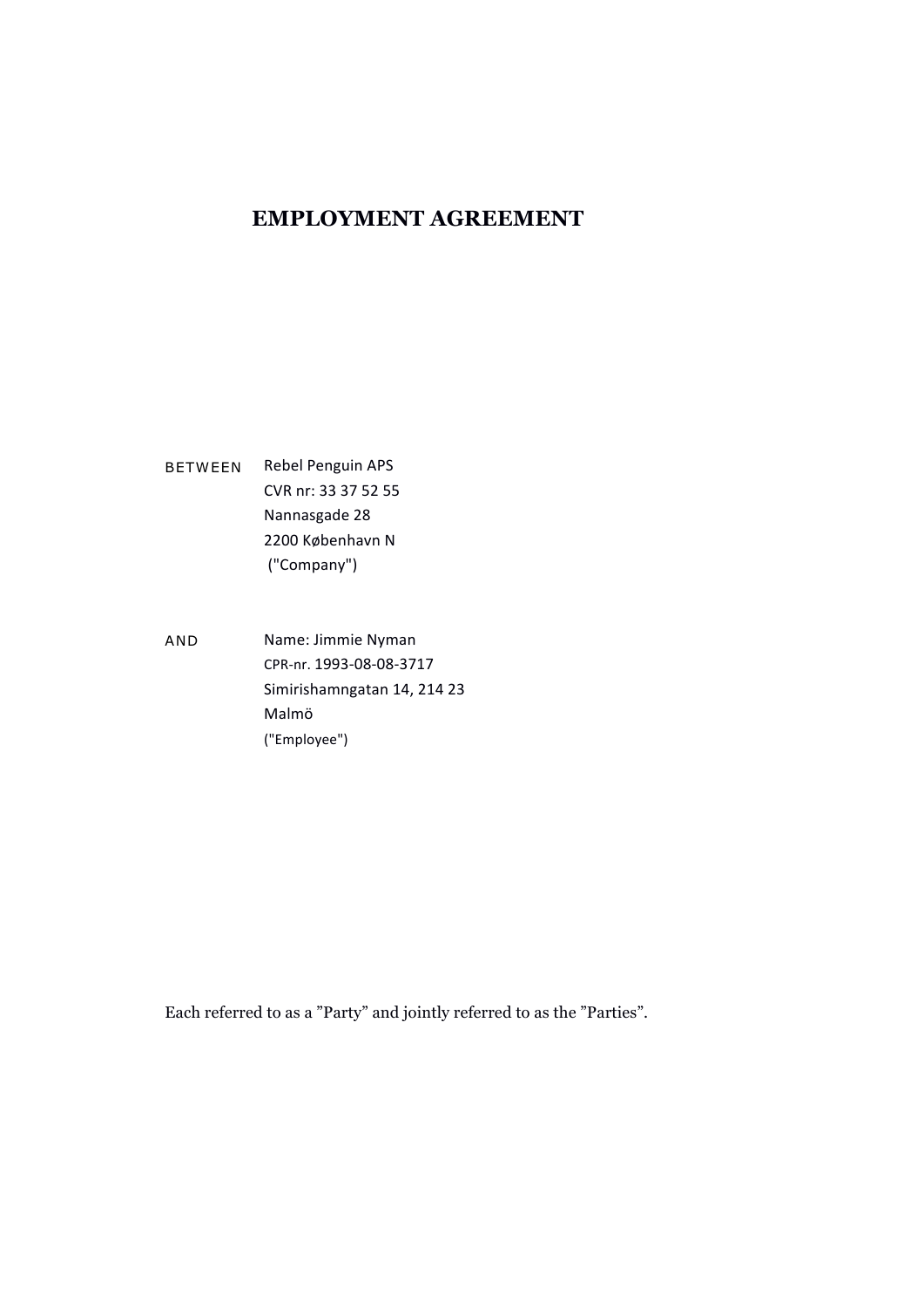### Table of Contents

| 1. | Commencement. Area of work         | 3 |
|----|------------------------------------|---|
| 2. | Place of Work                      | 3 |
| 3. | Hours of Work                      | 3 |
| 4. | Salary                             | 3 |
| 5. | Termination                        | 3 |
| 6. | <b>Holiday Entitlement</b>         | 4 |
| 7. | Duty of Confidentiality, Documents | 4 |
| 8. | <b>Return of Material</b>          | 4 |
| 9. | <b>Other Provisions</b>            |   |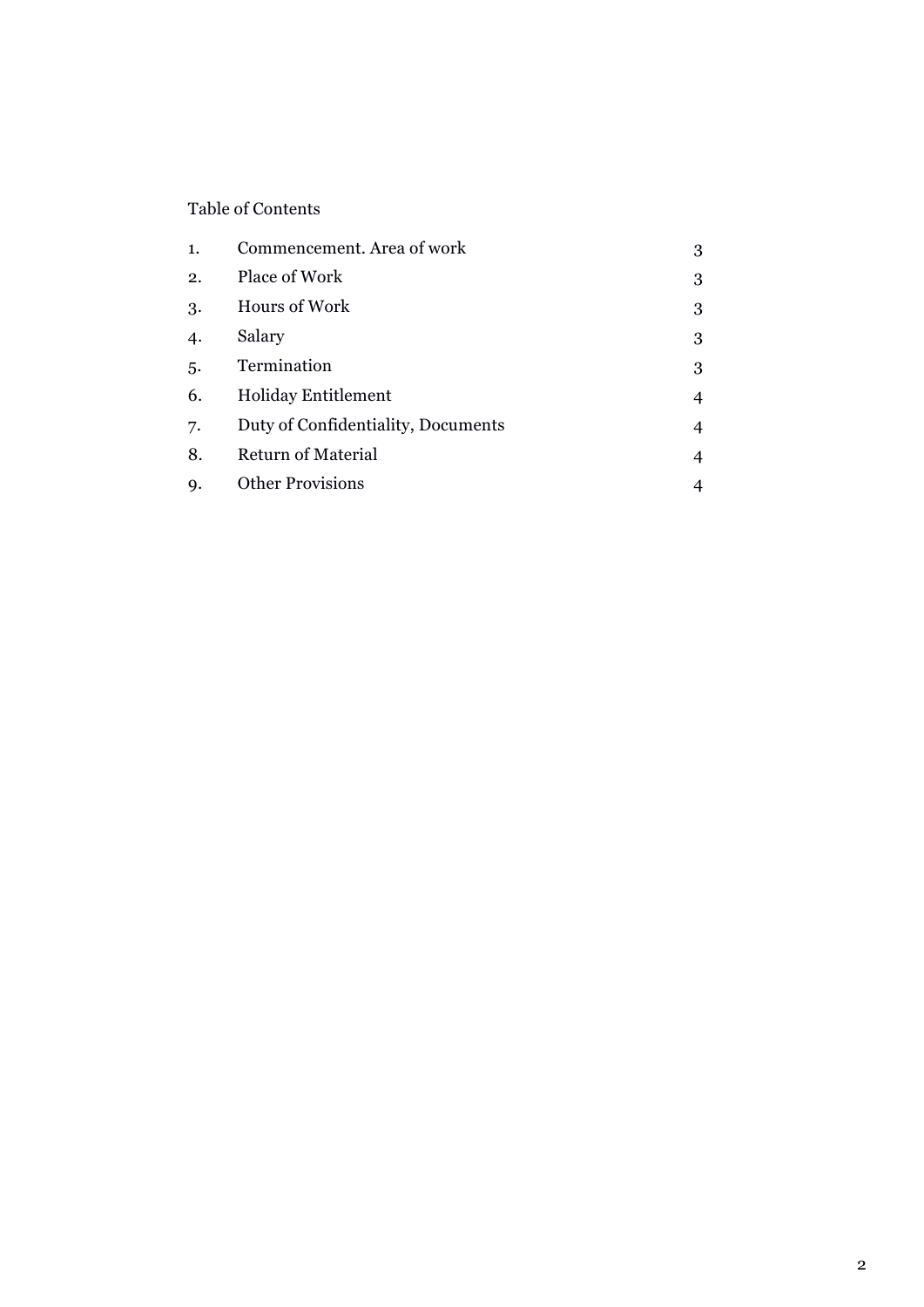#### **1. Commencement. Area of work**

- 1.1. The Employee will commence as our Swedish SEO & Content Manager on the 1st of march 2016. The employee's primary tasks will be to update Sportal.se with content, link building and general SEO-tasks.
- 1.2. The Employee must report to the management of the Company.

The Employee must perform his duties to the best of his ability, devoting his full time, attention and endeavors to promote the interests of the Company. The Employee may not have any other paid work without the written consent of the Company. Also, the Employee may not, without the written consent of the Company, have any unpaid work affecting his performance in any manner whatsoever or otherwise causing inconvenience to the Company. The work entails the Employee to develop, implement and maintain various IT Systems related to the various projects and products of the Employer.

#### **2. Place of Work**

2.1. The place of work will be at the above mentioned address of the Company.

#### **3. Hours of Work**

- 3.1. The Employee's normal hours of work will be 37.5 hours a week, exclusive of lunch breaks.
- 3.2. Working overtime can occur, if required and acknowledges and accepts that from time to time his position may require overtime work be-yond regular working hours. No separate remuneration for overtime work will be paid.

#### **4. Salary**

- 4.1. During the internship the monthly fixed salary of the Employee will be SEK 24.000. The salary is paid backward, the last weekday in every month.
- 4.2. No Pension is paid
- 4.3. Renegotiation will extraordinarily happen in September 2016. Afterwards it will happen once a year in August and will have effect from the 1st of September.
- 4.4. No separate remuneration for overtime work will be payable.
- 4.5. Transportation from Malmö to Copenhagen is being paid by the Employer

#### **5. Termination**

- 5.1. The employment may be terminated by either party giving the notice pro-vided in the Danish Salaried Employees Act (*funktionærloven §2* ).
- 5.2. The first 3 months of the employment is considered as a probationary period in which the employee and the company both can terminate the employment contract within 14 days of notice, any day. However, the termination of this notice must happen 2½ month at the latest after accession.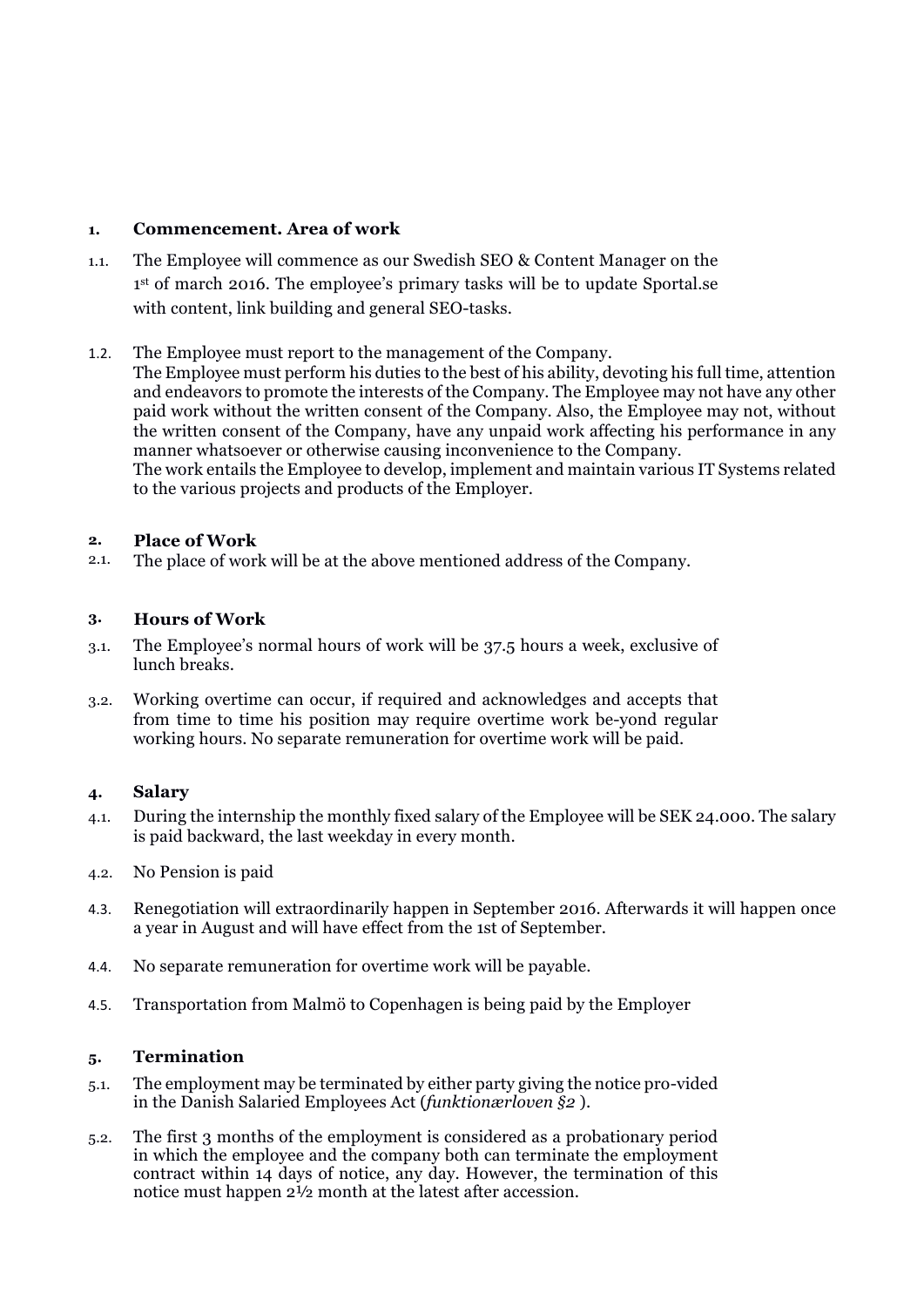- 5.3. If the Employee has had an aggregate of 120 paid sickness days during a period of twelve consecutive months, the Employee's employment may be terminated by the Company with one month's notice to expire on the last day of any month, provided that such notice is given immediately upon expiry of the 120 sickness days and whilst the Employee is still sick, see section 5(2) of the Danish Salaried Employees Act.
- 5.3. Anyhow, the employment will terminate without notice on the last day of the month in which the Employee reaches the age of 70.

#### **6. Holiday Entitlement**

6.1. The Employee is entitled to be paid holiday in accordance with the Danish Holiday Act (*ferieloven*) in force from time to time.

#### **7. Duty of Confidentiality, Documents**

- 7.1. The Employee will be bound by a duty of confidentiality in respect of the Company's trade secrets, including without limitation any source codes and other it-data or knowledge, save for matters required to be disclosed to third parties. This duty of confidentiality will also apply after termination of the employment.
- 7.2. All written documents concerning the affairs of the Company such as business partners, price lists, calculations, etc., must be kept in a proper and confidential manner and must not be disclosed to any unauthorized third party. The same applies for any electronic data, including without limitation source codes and other it-data or knowledge.
- 7.3. The Parties agree that any violation of clauses 7.1 or 7.2 will constitute a material breach of this Contract of Employment, entitling the Company to terminate the employment with immediate effect.
- 7.4. Further, any violation of any violation of clauses 7.1 or 7.2 may be discour-aged by a prohibitory injunction. In the event of violation, the Employee must pay compensation in accordance with the general rules of Danish law as well as an agreed penalty equivalent to 3 months' fixed salary, for each act of violation. If any such violation consists of a continuing act con-trary to this covenant, one act of violation will be deemed to have occurred for each calendar month or part thereof in which the violation occurs. Payment of the agreed penalty and/or compensation will not terminate the Employee's obligations under clauses 7.1 or 7.2.

# **8. Return of Material**

When the Employee actually leaves his position with the Company, howsoever caused and whether before or after expiry of the notice period, any material and property belonging to the Company and in the possession of the Employee must be returned to the Company. The Employee is not entitled to exercise any lien on such material and property.

#### **9. Other Provisions**

- 9.1. The employment will be subject to the Danish Salaried Employees Act and the Danish Holiday Act
- 9.2. The Employment will not be subject to any collective agreement